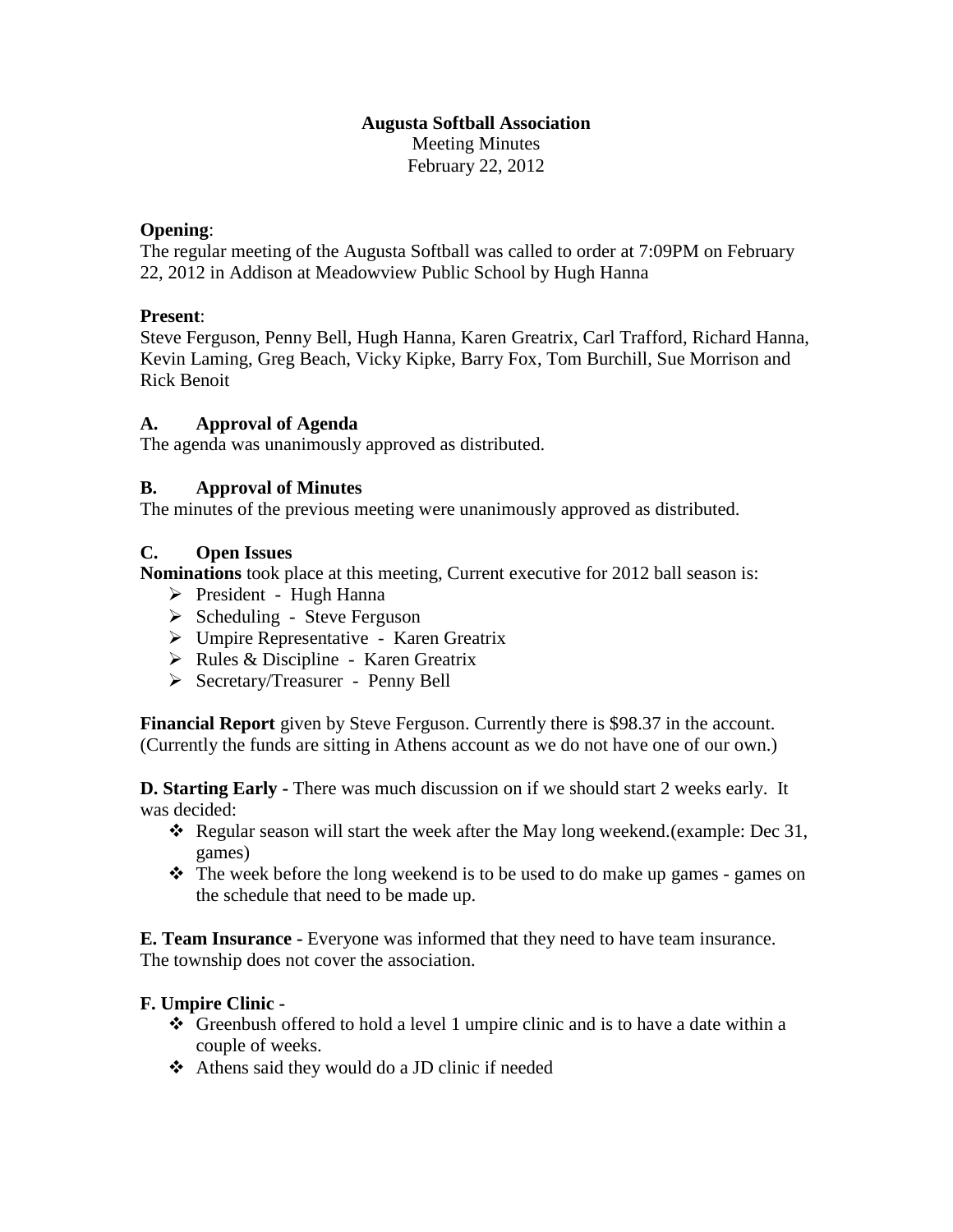**G. Team List's -** With much discussion the following was voted on and motioned by Karen Greatrix and seconded by Carl Trafford.

- $\div$  Each association has to hand in a team list to the executive of Augusta for each team in their association, by June 1st - the team that has not submitted their list will have to forfeit their games until received.
- Each association has to all hand in proof of insurance before June 1st to the executive of Augusta.

**H. General Rules - Motion** made - That each child must sign up in their age division. Flexibility to move children should be for need of players not for parents. Brought forth by Karen Greatrix and seconded by Steve Ferguson.

## **I. Playoffs versus Tournaments:**

- ❖ Playoffs will be from Peewee and up
- Tournaments from Squirt and below

Motioned by Richard Hanna and Seconded by Tom Burchill

- $\triangleleft$  Midseason will be mandatory this year (2012) but associations holding the midseason can still invite outside teams.
- Each association that has a team Pee-Wee and up will pay Augusta \$10.00 per team to cover trophies for playoffs. Augusta will provide a Champion and Runner up trophy for each level.

Motioned by Carl Trafford and seconded by Richard Hanna

- Would like to bring a motion forward to put a cap on the awards this will be discussed at next meeting.
- Tournament and Playoff rules were circulated at this meeting to review and all are to have ideas for next meeting.
- $\cdot$  In regards to the following it will be discussed at next meeting, but please bring you cheque books: Each team in Augusta is to give Augusta Association a cheque in the amount of \$50.00. This would be for midseason tournaments. Whichever association is holding the mid-season would get a cheque (for \$50.00/team) form Augusta for each team that is in that division, so if a team drops out at last minute, the team that dropped out would lose their \$50.00 but the association that is holding the mid-season would get a cheque of \$50.00/team from Augusta. You would have to give 3 weeks/22 days prior notice not to lose your money.
- Have some dates in mind if you wish to hold a tournament for next meeting.

**J. Cancellation of Tournament – Motion Made** - If you take a tournament than you must hold the tournament. You have until June  $1<sup>st</sup>$  to confirm the date of the tournament. Dates will be put on the website and will not be changed. It caused too many problems last year.

1<sup>st</sup> by Barry Fox and seconded by Carl Trafford.

 $\div$  North Augusta did state they did not want to do any tournaments this year.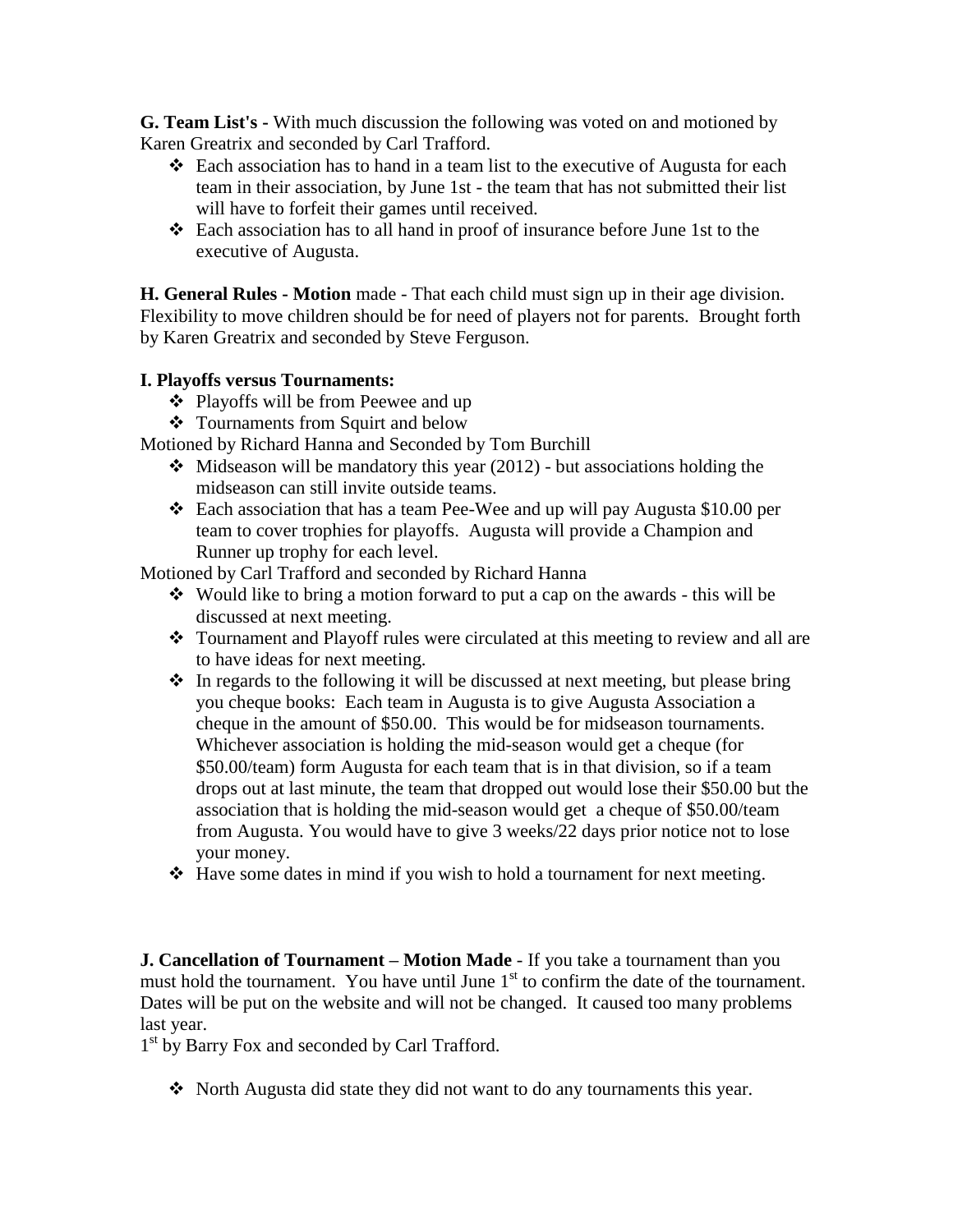**K. Umpire Rules** – To be discussed at next meeting.

- $\cdot \cdot$  If you do not have a registered/carded umpire on home plate the home team is forfeiting the game. We grandfathered in last year but did tell associations this year you would have to have registered umpires. This list will be on the website.
- Greg will be discussing Bats/Balls at next meeting.

## **L. Reviewed Score Sheets**

- Over age players have to be identified at the plate meeting for **every** game.
- ❖ Helmets must have a secure strap
- Score sheets **must** have name (first and minimum last initial) and number of each player
- **Motion carried** Umpires are to put their name and number on the score sheets signature (at the end of the game) and printed (at the beginning of the game) – this is the responsibility of the umpires. This must be done at the beginning of the game.

**1 st** – Karen Greatrix and seconded by Richard Hanna

## **M. Rules and Discipline**

- $\triangle$  Incident reports along with a copy of the score sheet should be sent to Karen within 24 hours after an incident regardless of how minor.
- Umpires fill out the report but coaches also have to send an email and score sheet.

# **N. Misc.**

- Sorry for the bad information but Maynard is up and running.
- Already a rule that a coach cannot be on the diamond with open toe shoes/sandals.
- $\triangle$  Ages for Midget is 18 & under. 1992 for this year
- **Motion carried** A player cannot play for two teams in the same level male or female. They can only play up a division. Penny Bell and seconded by Barry Fox
- Lyn has changed their mind about holding a coaches meeting and would like Augusta to offer a coaches clinic to cover all rules and discipline.
- $\triangle$  Possible 2 new associations want to join Augusta ball still waiting for clarification.
- Greg Beach email sent out about Vulnerable Sector Check
- $\triangle$  Smiths Falls Tom Burchill wanted to know if anyone wanted to go with them to purchase balls as the higher the quantity the better price.

# **O. Helmets must have a secure strap for all levels including Midget**

### **P. Agenda for Next Meeting**

*This will be sent out a later time. Please be ready to submit your teams. Suggested date is April 16th. Will confirm.*